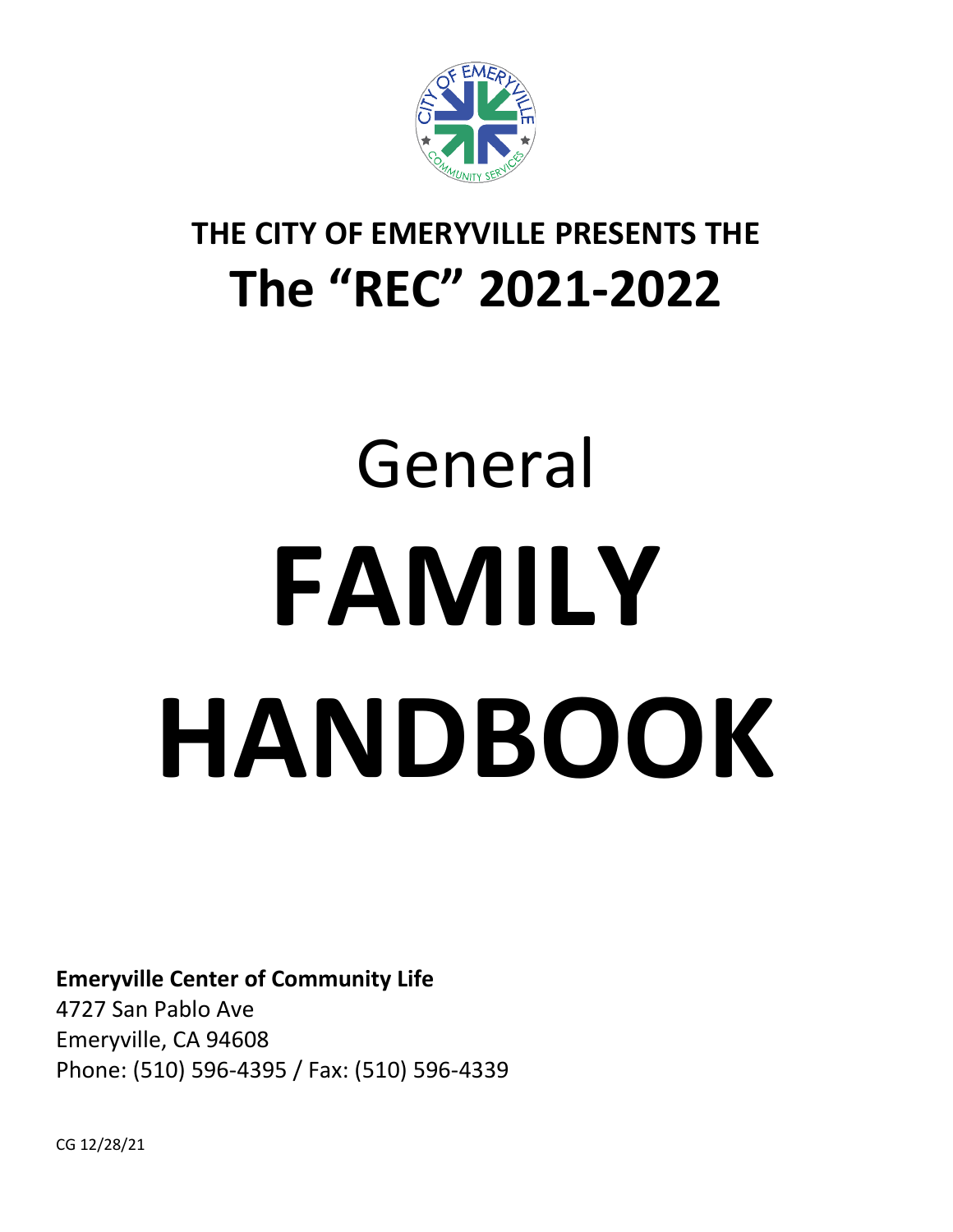# **2021-2022 General Family Handbook**

#### **Dear Parents & Guardians,**

Thank you for trusting us with your child! We are very excited to have them in our program. This handbook will help you in making the most of your experience. Keep an eye out for emails and newsletters with specific information for your activity. Here are the basics, let's get started!

#### **\*The below safety guidelines may change by the time your program begins or even during your program. Please be on the lookout for updates on our safety protocols as they occur. \***

**Safety Protocols and Guidelines:** We utilize safety guidelines from the Alameda County Public Health Department, California Department of Public Health and the CDC for day camps, recreation programs and non-school settings. By showing up for your activity, you are confirming that your child is not experiencing COVID-19 or flu like symptoms, has tested for or been exposed to COVID-19. Participants will be monitored and set up within spaces/activities to stay socially distant and most program materials will not be shared. There will be a bathroom designated for each group and participants will be sent one at a time (unless the age of participants requires a bathroom buddy). Materials and frequently touched surfaces will be disinfected at the start of program and a deep cleaning will take place by custodial staff each night. Programs that are full day will have frequently touched surfaces and materials disinfected twice a day. There is a designated isolation room and protocol in place for participants and staff who become ill during program. If a child becomes ill or calls out sick during program your child must be asymptomatic for 24 hours after their last symptom subsides to return. A negative COVID-19 test maybe required for students who are out sick for multiple days prior to return. Participants who are directed to quarantine by a medical physician must not attend program. Staff are trained in all aspects of these guidelines and self-certify they do not have flu like symptoms every day at the start of their shift. If you'd like more information on our safety guidelines, please call 510-596-4395.

**Intersession Camp Design:** Camps are broken into weekly sessions. There will be groups made up of no more than 20 campers. Each group will have a designated indoor space that no other group will use. These spaces have been reconfigured to allow for social distancing wherever possible.

**Sports Programs Design:** Sports programs will be held outside or in large spaces. Masks are optional for players, spectators and staff. Materials will be disinfected, and handwashing must occur before and after playing. Teamwork and skill building are the main focus of these programs. Youth and spectators are expected to be respectful, and supportive of all players, referees, and coaches.

**Clubs and Workshop Design:** Clubs and theme-based workshops are small group based and are usually held in a single classroom. Masks are optional for students and staff. Materials will be disinfected, and handwashing will happen at the start of each program. Cooking classes must follow all safety protocols around cleanliness and sanitation.

**Leaders in Training (L.I.T.) Program Design:** The Leaders in Training program is designed for 9th-12th graders to get their required volunteer hours, while gaining valuable professional development in the

CG 12/28/21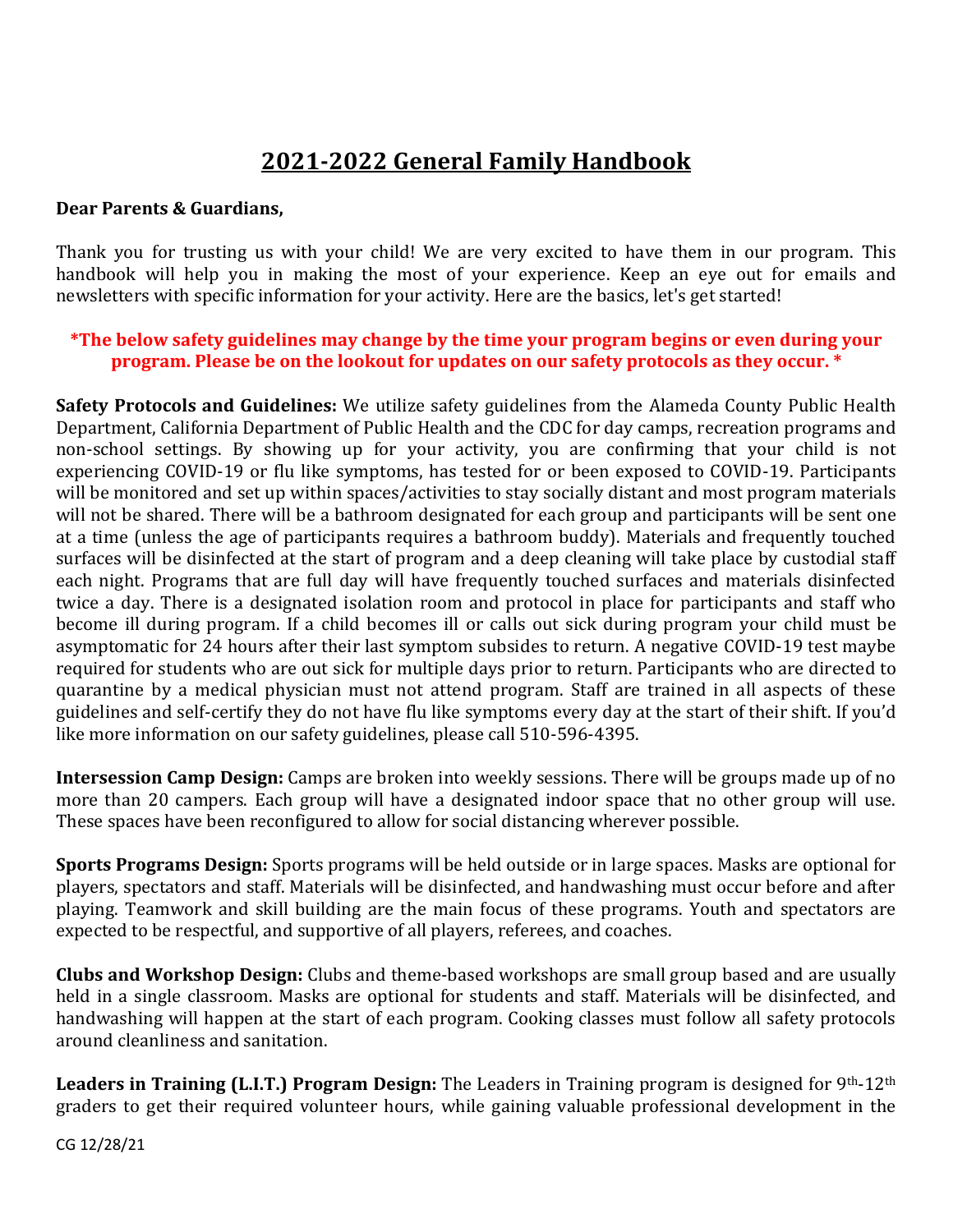workforce. During the summer, L.I.T.'s are required to work 15 hours while during the school year they are required to work at least 9 hours a week.

**Program Schedules:** Schedules will be provided at time of registration via email.

**Daily Attendance/Schedule:** Each program has some form of attendance requirements. Please ensure that you know and understand your programs requirements. There is no minimum attendance requirement for camps however, daily attendance will be taken for sports programs, clubs, and workshops. Participants who do not come regularly may not be able to finish the program or play in games. Fees are not determined or adjusted for missed days.

# **FAQ's**

**Program Days:** Please refer to your program's web page, newsletter, or receipt for program days.

**How to sign in:** Students enrolled in the after-school program must report to their designated sign in space before reporting to other programing. Once they do, they can report to their sports program**,** club, or workshop meeting space. Non after school participants can report directly to their activity's meetings space. This maybe with their coach or teacher in their classroom, on the field, or in the gym as expected. Specific spaces will be disclosed to you upon registration. All participants are required to sign in within 10 minutes of the programs start time.

For intersession camps, participants will drop off at the 53<sup>rd</sup> street gate.

L.I.T.'s can sign themselves in at their designated start time. They will go the lobby after-school or sign in on 53rd street during camps. L.I.T.'s are required to sign in within 10 minutes of their start time.

**How to pick up:** Sports programs, clubs and workshops will have pick up time at the conclusion of their program. Designated pick up spaces will be disclosed at time of registration. The staff will only release participants to those who are on the approved pick-up list. Signature at time of release is required. Please also ensure that you and any pick-up person has identification.

For intersession camps: Pick up will take place between 4:00pm-5:30pm on 53rd street. Please note that camp ends promptly at 5:30pm and not 6:00pm. This will allow our staff extra time to sanitize equipment and spaces before going home for the day. Pick up persons may park, and a staff will approach your passenger side door and call down for you camper(s) via 2-way radio. Only staff and campers are permitted on campus. Our lobby is open from 9am-6pm if you need additional assistance. You can also call the lobby front desk at 510-596-4395.

Please make sure that all possible **pick-up persons** (other siblings, friends of the family, nearby relatives, etc.) are on the approved pick-up list and are prepared to show ID. We will not release a participant to someone not on the approved pick-up list or to someone who cannot provide a government issued ID

We **enforce a late pick up policy for all programs.** There is a 5-minute grace period then a \$1 a minute for the first 10 minutes and \$2 a minute for every minute thereafter.

.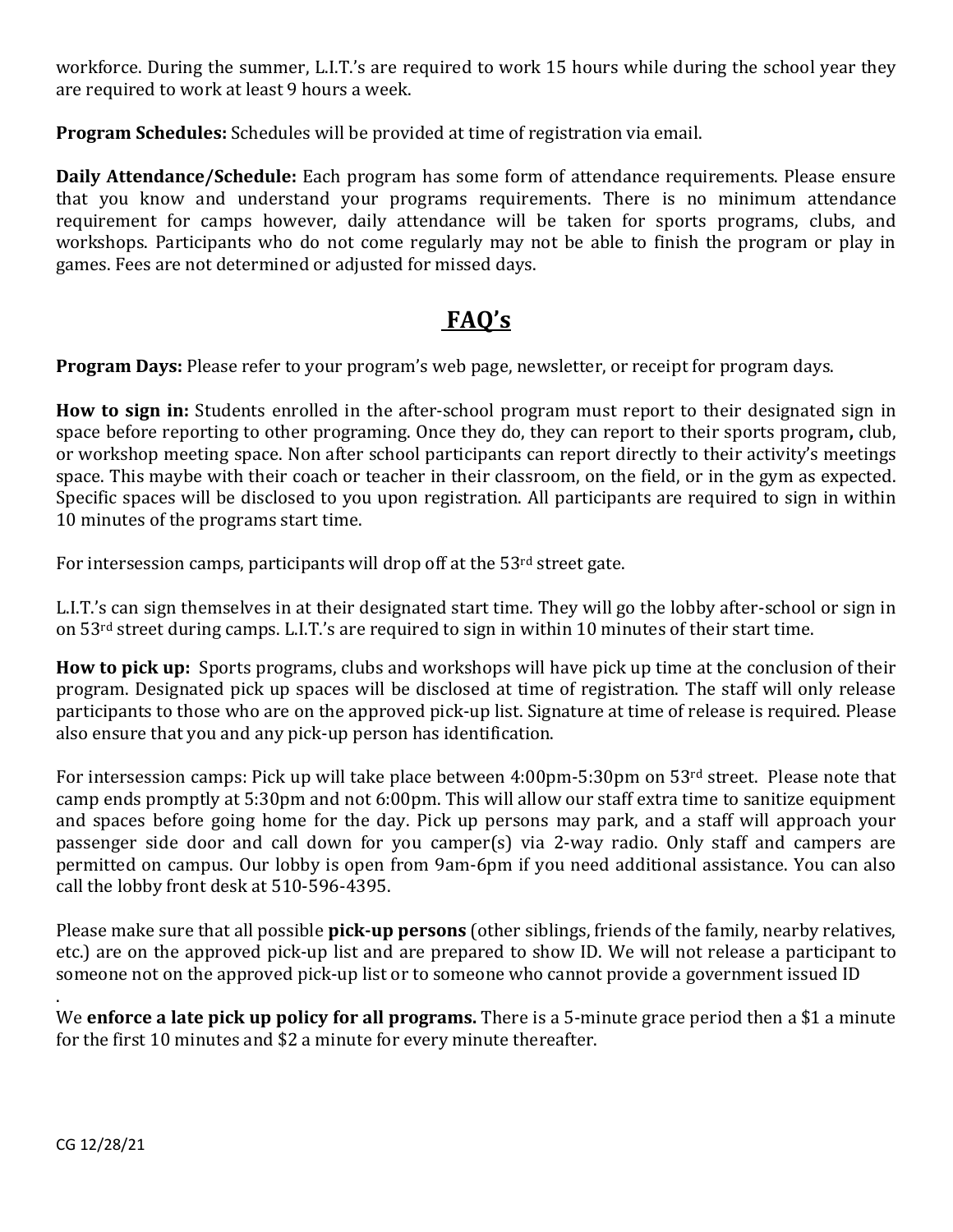Participants not picked up 30 minutes after the end of their program and no contact is made with a parent/guardian/approved pick up person, will be released to police or Child and Family Services custody.

**What are these?** Ouch Reports and Thought You Should Knows:

- o **Ouch Reports** are reports we give to parents if a minor injury occurs, and first aid was given
- o **Thought you should Knows** are given to parents if there is anything we think you should be aware of whether it be of a good or concerning nature. Multiple sad face thought you should knows due to negative behavior may lead to a temporary or permanent dismissal and/or a behavior plan. There are no refunds for participants who are dismissed, sent home, put on a modified schedule, or suspended due to behavior.

**Note:** You will get Ouch Reports, and Thought You Should Know's within 24 hours. If a parent or guardian does not pick up their child, we will scan and email them to you. Also, some "Ouch Reports," or "Thought You Should Knows" may come with a courtesy call or a request for immediate pick up. Immediate pick up must happen within 1 hour of the call. Repeated non-pickups may result in termination of services.

**Concussion/Concussion Symptoms:** If a child sustains an injury from the neck up, staff will ask the participant a series of questions to gauge concussion symptoms. If they are showing symptoms, we will call 911 emergency services to conduct a more in-depth health screening. If they determine the participant needs medical care, they will take them to Children's hospital, or the hospital identified on your online application. We will contact you when medical personal is called or sooner. If you can get to the ECCL prior to transport your child will be released to you, but it is up to emergency personnel. All participants must receive medical clearance or modified activity paperwork in order to return to program.

**Staff Names** are traditional camp names like, "Hoopz," "Espresso" or, "Ace". We do this to encourage students to be playful, get to know staff, and have fun at the Rec.

**Lost and found:** It is located in the ECCL lobby. Any loose items left at the end of the day will be put there. We will give all items away 1 week from the end of program.

The City is not responsible for lost or stolen items.

**Field trips** may take place during program. An additional field trip form will be required for trips that are not already pre-planned at the time of registration.

**Lobby hours during program:** 9am-6pm. We strongly encourage you to complete all forms electronically and conduct any payments over the phone or online whenever possible. If you still need assistance in-person, please call ahead of time (510-596-4395). Please check your program notice for any specific changes prior to each session.

**Fees/Payment:** There are no refunds, transfers, or prorated pricing for days not attended. If you are choosing to sign up for programs in advance, full payment, all paperwork, and any orientations are all due at the time of registration. Sliding scale and vendor options are available for some programs, contact us for more information 510-596-4395. Your child is not fully enrolled in our program unless all components of the registration process are completed. Please refer to the payment deadlines, on the website, or on your program receipt.

CG 12/28/21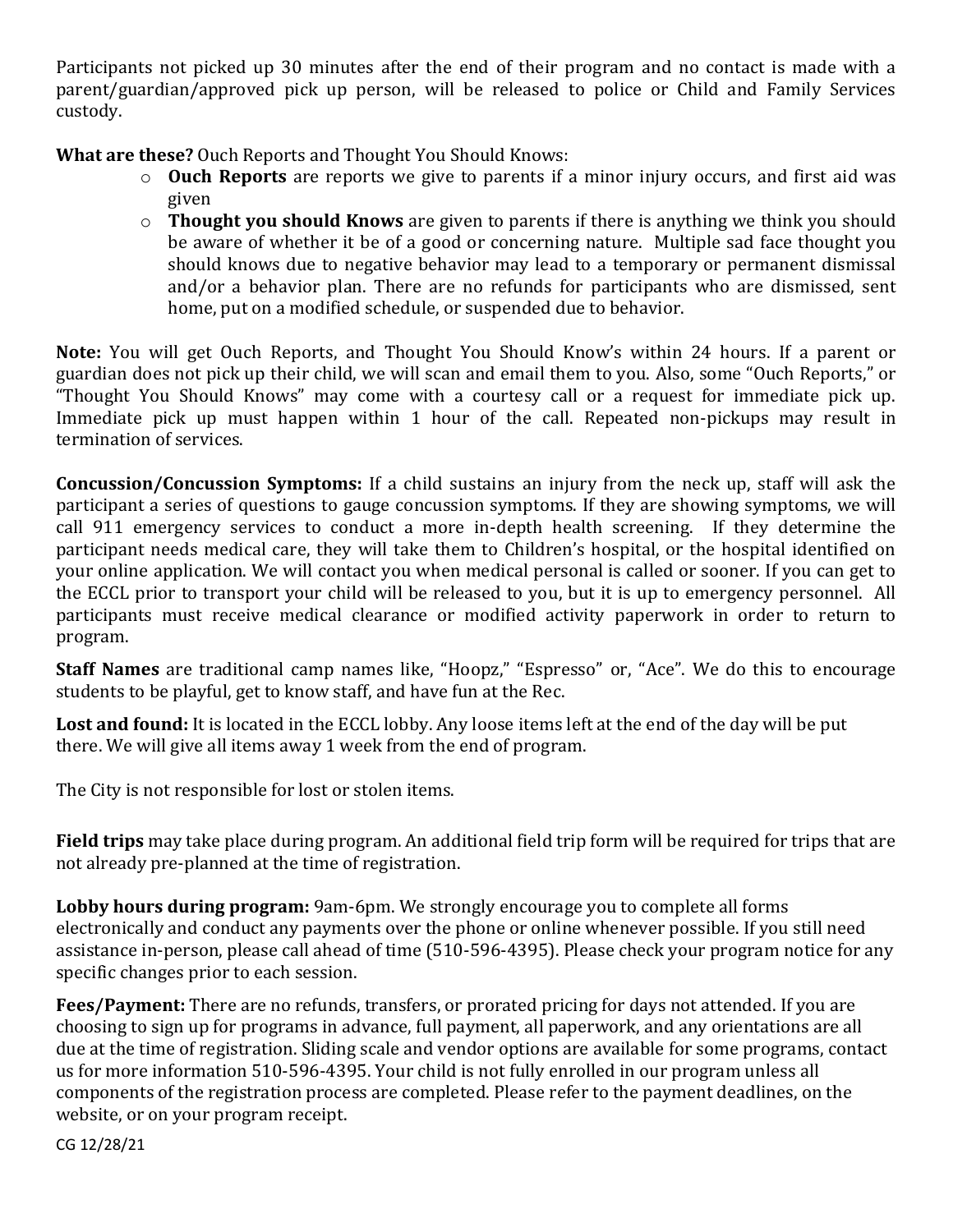An online **application and all liability waivers** need to be filled out in full along with a signed concussion form and signed family handbook for each participant or they may not participate in program.

**Natural Disaster/State of Emergency:** In the event of a natural disaster or other area-wide disaster the Emeryville Community Services Department programs will follow the outlined steps: Program instructions and updates will be recorded on the main telephone number message center. 510‐596‐ 4395. If building/structure is designated safe by the Emeryville Police Department/Alameda County Fire Department, the programs will remain on site with Emeryville Community Services Department staff until the child is picked up or specific instructions received. In the event of structural instability, the programs will go to ECCL gymnasium, Emeryville's designated American Red Cross emergency shelter. The ECCL gymnasium is located at 1170 Steve Dain Dr. (formerly known as 47th Street). Note: All buildings have smoke alarms and fire extinguishers, and all staff are certified in American Red Cross First Aid and CPR.

#### **Family Policies:**

All **medications** need to be disclosed on the online application and held at the front desk. For safety reasons, please do not hand them to a group leader, this includes asthma inhalers and epi-pins.

**Medical Conditions including allergies** need to be disclosed on the application form. We need to know this ahead of time in order to properly assess your student during our health screening. If your child is feeling ill, we may require an immediate pick up and/or a doctor's note in order to return. If your child has severe allergies, please let us know now, on the online application so we don't confuse them with being sick.

**Illness:** If your child becomes ill at program, we will call for an immediate pick up (within 1 hour). Any participant who is observed to be ill will be isolated in a dedicated space until they can be picked up. If your child has the following, they cannot attend program: Coronavirus/COVID-19, fever, diarrhea, vomiting, pink eye, flu/stomach flu, conjunctivitis, rash, impetigo, lice, hand/foot/mouth, tuberculosis, roseola, measles, rubella and, mumps. You may need to receive medical clearance prior to returning to program. Please see the COVID-19 liability waiver for more detailed information.

**Electronics/Cell phones** are not to be used during program, even for teens, unless directed to by a staff for an activity. Please make sure that you're calling the front office if you'd like us to relay a message to your participant. 510-596-4395.

**Developmental Differences:** If your child needs **one on one or small group support** due to a behavior, cognitive or physical disability please let us know using by indicating such needs on your application. We will assess your child's ability to be successful within the structure of our program. We will make reasonable accommodations for family aids (must be cleared through an organization) and/or modified schedules.

#### **All participants should be able to understand our safety precaution, program rules and behavior expectations prior to enrollment.**

**Interpersonal relationships:** Staff cannot drive or interact with students or families on personal devices, social media or outside of program hours. All personal relationships with staff must be disclosed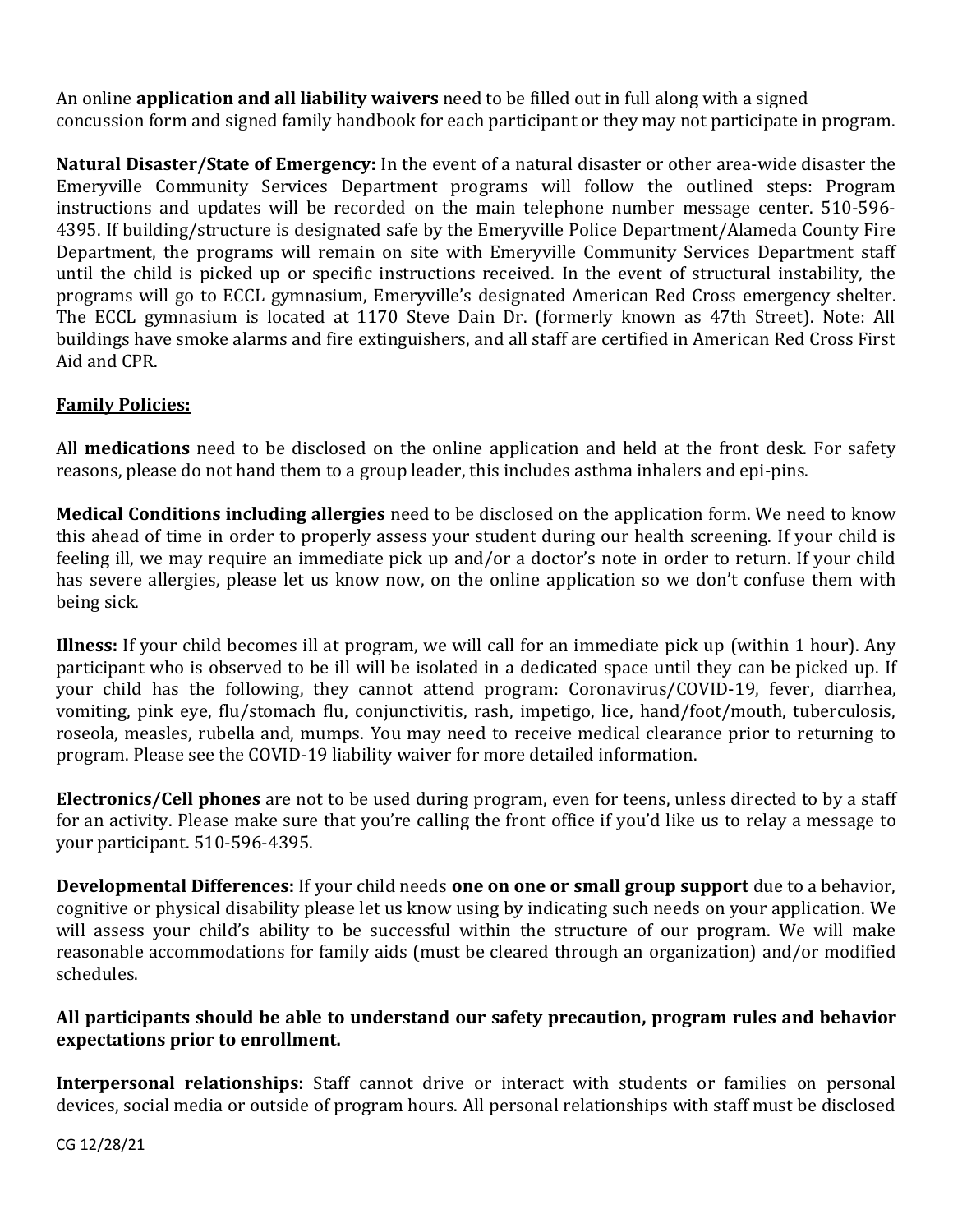prior to a student's enrollment in the program. If you would like a staff to provide one on one tutoring or babysitting to a student (enrolled or not), the City and district must provide written approval. This expectation is outlined within our staff's code of conduct that they read and sign upon hire. Staff found in violation of this code of conduct will be terminated. Harassment/sexual harassment between staff and community members will not be tolerated. Please contact a supervisor immediately to discuss any concerns.

**Adult Code of Conduct:** ECCL is a closed campus outside of pick up and drop off times. If there are additional areas of campus being used by summer school or rentals, we will not use those areas. No adults other than designated staff will be allowed on campus and all doors will be locked during program hours. If you need to, please enter the A1 gate on San Pablo and enter the ECCL lobby. Please call ahead of time and make an appointment if you need to. We strongly encourage you to complete all registration forms electronically, pay fees over the phone/online, and call/email us whenever possible. The below are general guidelines for adult conduct. We expect that all parents/guardians, and pick up persons (adults) to conduct themselves as role models for the youth we have in program, even when there is no youth around and follow all health guidelines.

- All adults on campus must follow all safety procedures and policies.
- Requests for exceptions or program improvements must be directed to a supervisor and not group leaders. They do not have the authority to make exceptions or make programmatic changes.
- Use appropriate, professional and respectful language and tone of voice at ALL TIMES. Whether having a casual conversation, asking a question, voicing a concern, or airing a complaint, raising your voice or inappropriate language should NEVER be used. Such language includes profanity, insults, racial and ethnic slurs, offensive language relating to gender identity, physical appearance, or sexual orientation.
- Adults may not approach a student or group leader to resolve a conflict. If you would like to request a mediation or discuss a concern, please contact the program supervisor.
- The authorities will be called if parents arrive to campus under the influence of drugs, or alcohol (including marijuana when driving a vehicle). They will also be called if a parent does not follow our sign out procedure or verbally/physically assaults another person or child. Note: Smoking and drinking on school campus is prohibited.
- Adults who are wearing inappropriate clothing will be asked to cover it up or to wait outside for their participant. Depending on the child's age, a City staff will walk them out to you.
- Personal relationships with City staff will not be allowed to compromise the quality or integrity of any City programing.
- Sexual harassment will not be tolerated.
- The family of any students who misuses materials, damage or vandalize City property will be responsible for replacing the items and a fee will be attached to the account.

**Mandated Reporting:** We are all mandated reporters. physical aggression toward students in our presence or any suspicion of child abuse will be reported to Child and Family Services.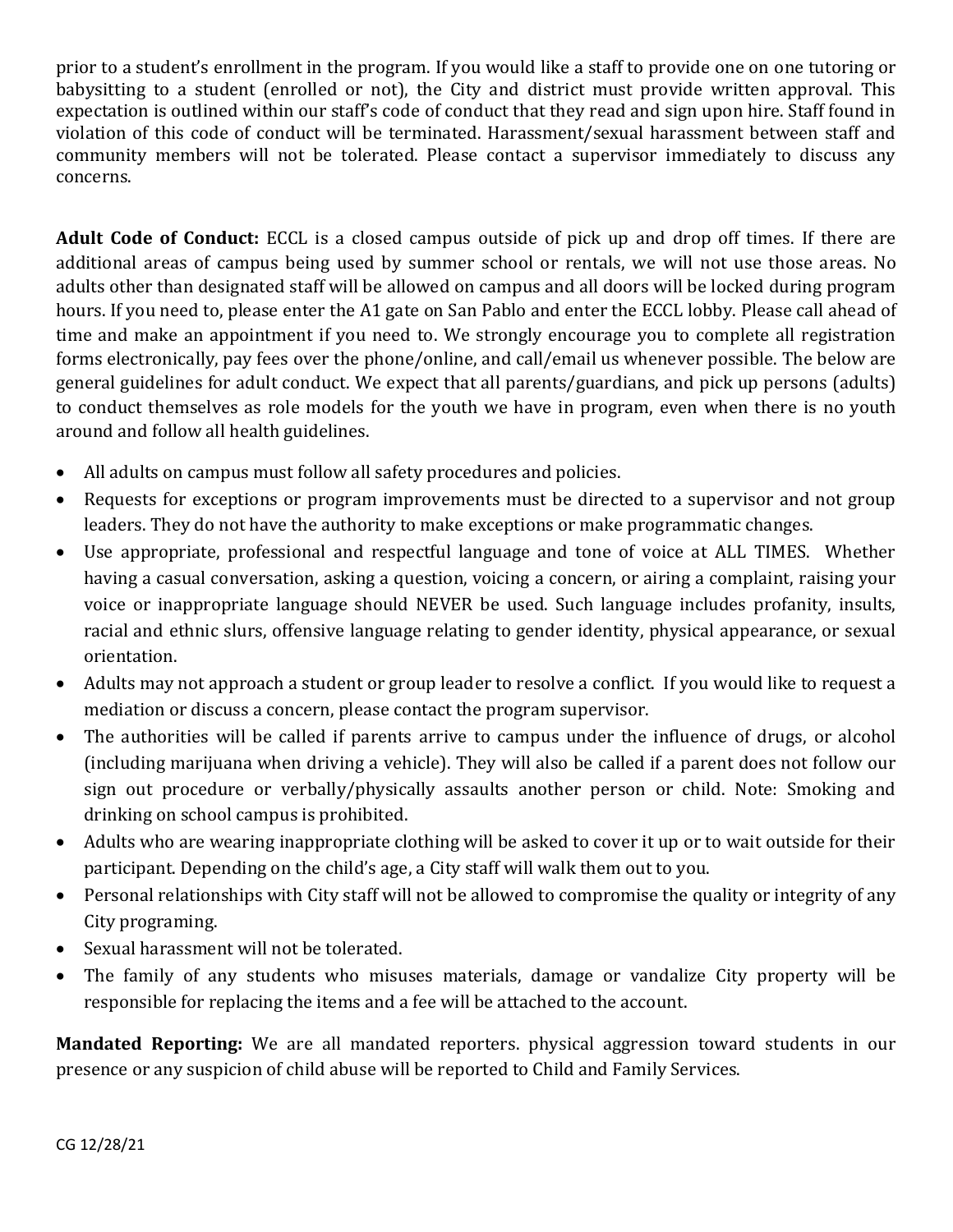### **Any adult that violates our code of conduct will be asked to leave campus and a formal request to restrict them from the campus may be made.**

**Suicide Prevention Policy/Process:** According to the Center for Disease Control, suicide is the 3rd leading cause of death for youth between ages 10 to 24. The tragic finality of suicide, particularly for young people, makes prevention and intervention efforts essential. If a child makes a comment that they will harm themselves or they express negative feelings toward themselves such as hate or disgust, we will follow a process that explores their intent to harm themselves. This may include seeking professional support or recommending on-going phycological/emotional support. We will relay what occurs to parents/guardians.

**Children's Rights:** Each child receiving services from the Emeryville Community Services Department shall have rights which include, but are not limited to, the following under the law. The right: 1. To be accorded dignity in his/her personal relationship with staff and other persons. 2. To be accorded safe, healthful, and comfortable accommodations, furnishings, and equipment to meet his/her needs. 3. To be free from corporal or unusual punishment, infliction of pain, humiliation, intimidation, ridicule, coercion, threat, mental abuse, or other actions of a punitive nature, including but not limited to: interference with the daily living functions, including eating, sleeping, or toileting, or withholding of shelter, clothing, medication, or aids to physical functioning. 4. To be free to attend religious services or activities of his/her choice and to have visits from the spiritual advisor of his/her choice. 5. Not to be locked up in any room. 6. Not to be placed in restraining devices without advance approval by the licensing agency and the parent. Section 80072, and 101223, Title 22 California Administrative Code

#### **Behavior Standards for Participants**

Our goal is to provide a safe, positive environment where your participant can grow and develop. We have created rules that contribute to this safe and harmonious atmosphere. It is important that all participants and parents/guardians review, understand and support these rules prior to the first day of program. Please let us know if you have any questions on the following program rules.

#### **General Rules for food and water:**

- For intersession camps: breakfast, lunch and a snack are provided by the City. Snack is not provided for after school sports, workshops or clubs unless they are serving EUSD students right after-school. Please identify any food allergies on your application. Food preferences may not be enforced during our program, but will be encouraged.
- Outside food is permitted and we ask that it is healthy and nut-free and eaten only during designated times.
- Each student MUST bring their own labeled reusable water bottle. Drinking fountains will not be readily available.
- Food delivery is not permitted. Parents/guardians may drop off food during designated times.
- Students are never to share food so that we can avoid any allergic reactions and minimize the risk of exposure to Covid.
- There are vegetarian options for meals but not vegan options.
- Gum and candy are not allowed at program.
- Please ask a supervisor before you bring any celebratory sweets for participants.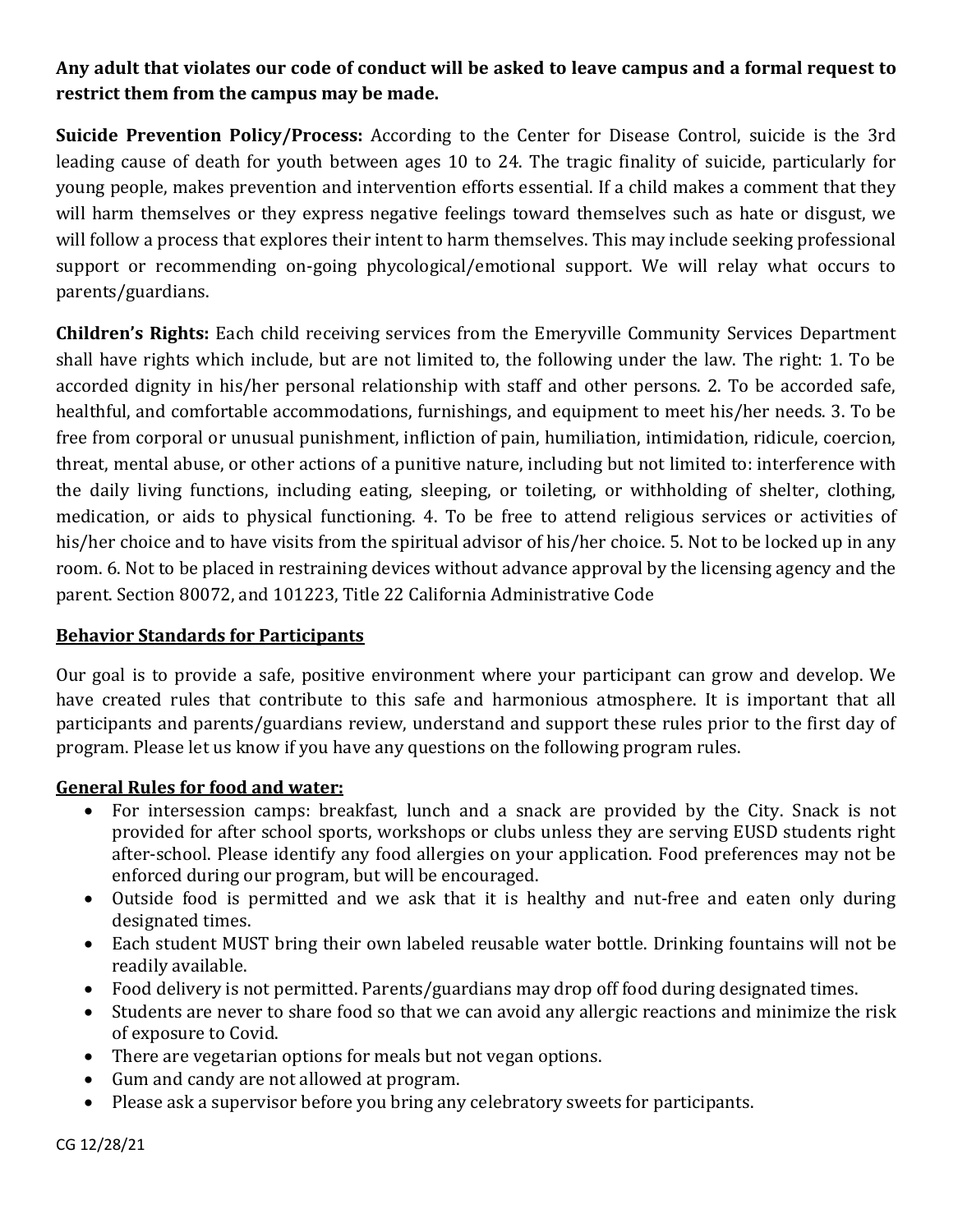#### **Program Rules for Participants:**

- Do not leave campus and return during programing (L.I.T.'s may go off campus prior to sign in with parent/guardian permission).
- Do not share materials with others and encourage those who need something to ask a group leader for it.
- Cooperate with staff and follow instructions. If you have a question or suggestions, respectfully ask, or give it.
- Respect other children, staff, equipment, and facilities
- Be open to new ideas, experiences, and try your best to have fun!
- Stay with assigned group and staff at all times. Ask for permission to use the restroom so staff know where you are. Only go to where you have permission to go and return in a timely manner.
- Foul language, teasing/antagonizing, physical aggression, and bullying will not be tolerated. Students that exhibit such behavior may be excited from camp.
- Toys and electronics need to be kept at home. Cell phones need to be off and away. If you need to make a call to a parent or guardian, please check in with your group leader.
- There is no fast food, junk food, candy, gum, soda, or sports drinks allowed in program
- **There is a no-tolerance policy for stealing, vandalism, physical violence, or slurs related to race or sexual orientation. If your child exhibits such behavior, they will be suspended for 5 days. If your child is not enrolled in future camps, they will be excited for the remainder of their current session. If your child is enrolled in future sessions and a similar incident happens of any combination of the mentioned violations, they will be exited for the remainder of our summer session. The City defines Self-defense as breaking free from a continued assault taking place by physical means. For example, your child may push someone off of them if they are being hit repeatedly. Self-defense is not retaliation or revenge. If your child is hit once and that child walks away, your child is expected to find an adult to help resolve the conflict. If they seek them out to hit them back, they will receive the same consequence.**
- Students that are not able to meet our safety or behavior expectations will not be able to come on field trips.

#### **Other items to bring/wear to camps/programs:**

- Feel free to bring books with your child.
- Book bag or similar item that can be zipped or securely closed so items don't fall out. Bags will be stored in designated cubbies or on the child's designated seat. Sharing of bags will not be permitted.
- A change of clothes for sports, garden, or art programs.
- Socks and sneakers (no sandals, slides, open toed shoes, or flip flops).
- Sweatshirt and/or jacket (it can be chilly in the morning)
- All loose items should be labeled with your child's first and last name on it.
- Additional pants for younger students if applicable.
- Swim items on swim days
- Sunscreen (note: staff are limited in applying sunscreen to participants)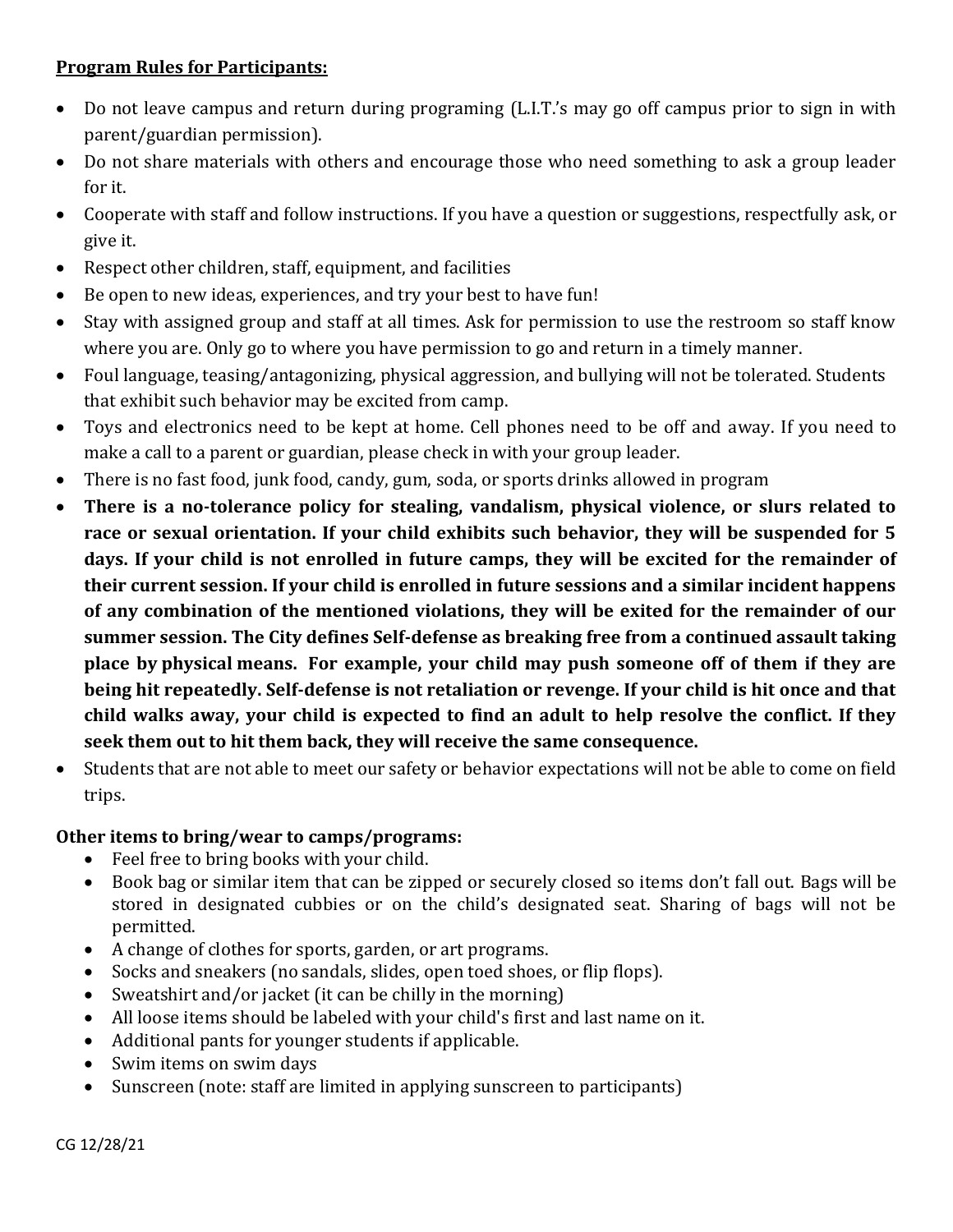#### **Final Reminder:**

- All safety guidelines are for the protection of you and your participants. Our goal is to provide a safe and fun program for all.
- Please let us know if it is not already indicated on your participants application of any medications or allergies your child has.
- You and/or your approved pick-up person will be asked for their ID until we are able to recognize everyone's faces. Please be prepared to show your ID and pass along the message to anyone picking up your child.
- All participants are to positively participate in activities at all times. In the event your child is unable to do this you will be called to pick them up. Frequent behavior disruptions may lead to your participants dismissal from program. Please review all behavior expectations with your child prior to the first day of program.

The City of Emeryville does not discriminate. All children regardless of race, religion, color, creed, or national origin are eligible to participate in the program. We also comply with the Americans with Disabilities Act and will provide reasonable accommodations for persons with physical and/or mental limitations or disabilities without undue hardship to the City. We also refrain from any religious practices.

#### **Contacts:**

Front Desk and General Questions: Christina Lee, Office Assistant II

- 510-596-4395
- [Christina.lee@emeryville.org](mailto:Christina.lee@emeryville.org)

Enrollment, Payments and participant information: Virginia Orman, Recreation Assistant

- 510-596-4317
- Virginia.orman@emeryville.org

#### *Thank you for choosing us and I'll see you in program!*

#### **Christen R. Gray, Youth Services Recreation Supervisor**

City of Emeryville | Community Services Department 4727 San Pablo Ave. Emeryville California, 94608 Tel: (510) 596-4396 | Fax: (510) 596-4339| cgray@emeryville.org "We provide high quality support and services."